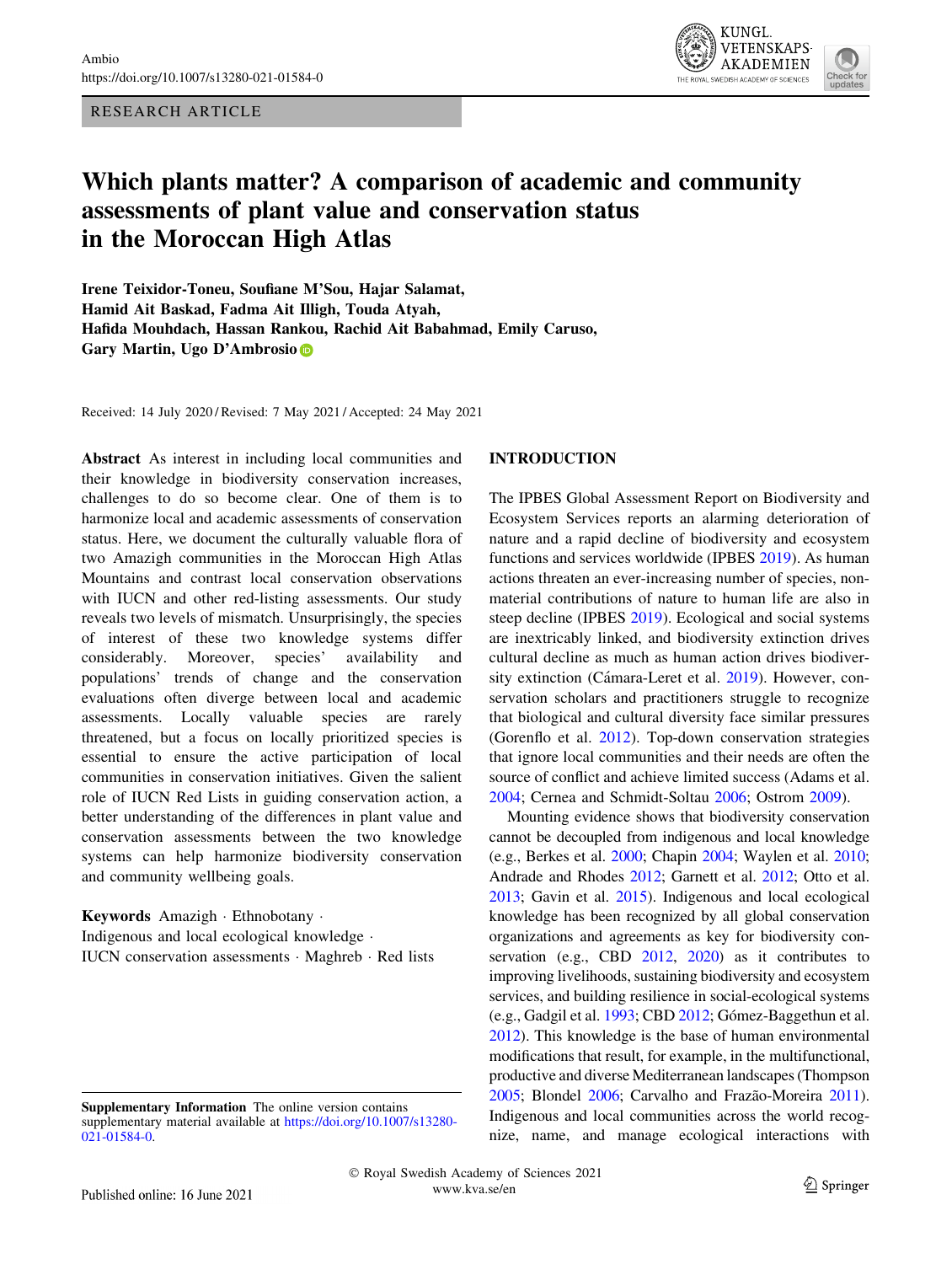biodiversity, and their knowledge offers opportunities for biodiversity conservation (Berkes et al. [2000](#page-9-0); Nabhan [2001](#page-10-0); Carvalho and Frazão-Moreira [2011\)](#page-9-0). For example, local knowledge about rare, threatened, and endemic species can guide the identification, management, protection, and recovery of habitats for these taxa (Nabhan [2001\)](#page-10-0). However, integration of this knowledge into conservation strategies is not straightforward (Gruber [2010](#page-9-0); Brooks et al. [2013](#page-9-0); Tomasini [2018\)](#page-10-0), and important regional, cultural, and environmental differences may hinder the formulation of global guidelines. As the IUCN red list database is internationally accepted as the most comprehensive global index of species conservation status, and as it is a primary resource used for conservation priority-setting and policymaking (Possingham et al. [2002;](#page-10-0) Trousdale and Gregory [2004](#page-10-0); Hoffmann et al. [2008\)](#page-9-0), how this database stands in relation to indigenous and local knowledge is key to biodiversity conservation. A protocol has been written to guide the integration of local knowledge into IUCN Red List Assessments (Cross et al. [2017\)](#page-9-0), but its degree of implementation is unknown. Also unknown is how IUCN currently represents local conservation concerns and observations.

Using a case study from the Moroccan High Atlas Mountains, this study compares local conservation priorities with global IUCN, regional, and national red lists and evaluates the potential of local ethnobotanical information as a tool for biodiversity conservation. First, we document the useful flora in two rural Amazigh rural communities, and characterize perceived changes in plant use, habitat and availability. Second, we compare this information with global (worldwide), regional (Mediterranean) and national (Moroccan) conservation assessments of these plants. While academic assessments should not be expected to entirely match locally important plants because of geographic scale issues and discrepancies in how plants are assigned value, here we discuss the magnitude and implications of these differences. Finally, we highlight why ethnobotanical knowledge should be taken into account when selecting species for targeted conservation and suggest ways for integrating local and academic knowledge. A taxonomic focus on plants is justified given their key, but often overlooked, cultural, economic, and ecological roles (Sanders [2019\)](#page-10-0). We discuss the challenges and opportunities of considering indigenous and local knowledge into conservation assessments and the strategies derived from them.

## MATERIALS AND METHODS

## Study area

The High Atlas Mountains are the highest mountain chain in North Africa, rising above 4000 m in Morocco. This

mountain range is one of the major Mediterranean biodiversity hotspots (Fennane and Ibn Tattou [2012](#page-9-0)) and is mainly inhabited by Amazigh (Berber) populations, whose livelihoods depend to a large extent on subsistence agriculture and pastoralism. Amazigh people organize themselves in patrilineal and patrilocal tribal factions, subfactions, villages, lineages, and nuclear families, governed through traditional assemblies or councils of elders. They speak one of the Amazigh languages or dialects, but men and younger women are often fluent in Moroccan Arabic learnt through school, media, and in the case of men, professional relationships and interactions with the governmental administration. Small-scale agro-sylvo-pastoralism is the main economic activity of these populations and has shaped the High Atlas cultural landscapes. This activity is grounded in detailed and dynamic Amazigh knowledge of local plants' distribution, abundance, ecology, and utility (e.g., Teixidor-Toneu et al. [2016;](#page-10-0) Ouarghidi et al. [2017](#page-10-0)). Original Amazigh practices and techniques for resource management are embedded in a holistic vision of production systems (e.g., Domínguez et al. [2012;](#page-9-0) Teixidor-Toneu et al. [2020](#page-10-0)). Plant diversity is threatened in the High Atlas due to well-known pressures including weather-related phenomena, climate change, land-use transformations, plant overharvesting, changes in values and habits, market integration, and social inequalities, among others (e.g., Barrow and Hicham [2000;](#page-9-0) Dom-  $'$ inguez and Benessaiah  $2015$ ). Rapid environmental, social and economic transformations also result in the loss of local knowledge and local agroecosystems. Customary governance traditionally guided access to natural resources, for example by regulating extractive activities and water management, but these institutions are weakening in the face of globalization (Dominguez [2017](#page-9-0)). Furthermore, while the local population may still effectively regulate resource extraction, non-local harvesters can drive resource depletion (e.g., Ouarghidi et al. [2017\)](#page-10-0).

Fieldwork was conducted in two localities representative of the cultural and ecological diversity of the High Atlas (Fig. [1\)](#page-2-0): the communes of Ait M'hamed (Central High Atlas) and Imegdal (Western High Atlas).

Imegdal (IME) is located 75 km south of Marrakech in the Al Haouz Province, and occupies an area of approximately 278 km<sup>2</sup>, with altitudes ranging from 900 to 2500 masl. It has a population of 5 537 people (1 156 households) in 28 small villages (Haut Commissariat au Plan [2014](#page-9-0)), who are mainly speakers of the Western Amazigh dialect Tashelhit. Imegdal's climate is Mediterranean, with cold winters (temperatures can drop to  $- 2 \degree C$ ) and hot and dry summers (maximum temperatures reaching 42 C). Rainfall is around 300 mm/year. Imegdal is characterized by a diverse vegetation including sparse Juniperus phoenicea, Quercus rotundifolia, Tetraclinis articulata, and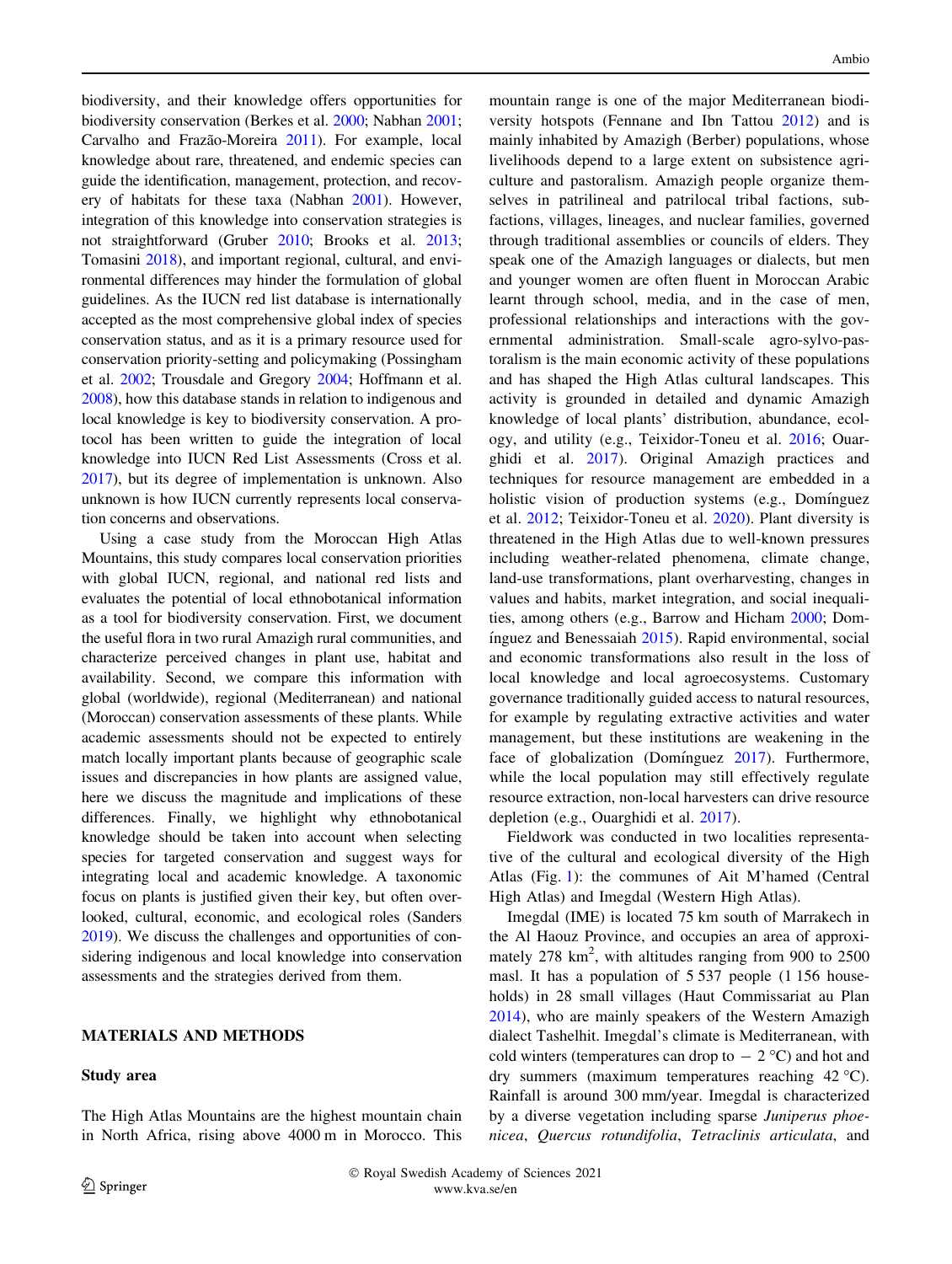<span id="page-2-0"></span>

Fig. 1 Study sites Ait M'hamed and Imegdal in the Moroccan High Atlas

Juniperus thurifera woodlands in a mosaic of landscapes with different levels of intervention, resource use intensification or abandonment.

Ait M'hamed (AMH) is 180 km east of Marrakech in the Azilal Province and covers  $560 \text{ km}^2$  from 950 to 2600 masl. It hosts 23 696 inhabitants in 3 493 households and 45 villages (Haut Commissariat au Plan [2014\)](#page-9-0), mostly speakers of the Central Amazigh dialect Tamazight. AMH is thus larger than IME, with a higher population and higher number of services, while IME is more geographically isolated and smaller in size and population. The climate of AMH is predominantly oro-Mediterranean, with annual rainfall between 450 and 600 mm, a minimum temperature of  $-3.5$  °C, and a maximum of 40 °C. Vegetation is also a typical Mediterranean mosaic, with patches of evergreen oaks (Quercus rotundifolia) and Fraxinus dimorpha at lower elevations, and areas with Juniperus phoenicea, Juniperus thurifera and introduced Pinus halepensis. Scrublands with spiny xerophytes are also present at higher elevations (Emberger [1939](#page-9-0)).

## Data collection, plant identification, and data analyses

We used an inductive, participatory research approach with methods designed by a research team composed of nine national and international researchers and community members from the two studied sites. We drew insight from co-enquiry methods (Caruso et al. [2015\)](#page-9-0) combined with conventional ethnobotanical data collection techniques (Martin 1995). The form and content of the questionnaires and semi-structured interviews were co-created with community members. Research took place between May 2016 and April 2018. Three types of interviews were conducted consecutively in three research phases, carrying out regular team workshops to evaluate and improve methodologies and discuss preliminary results (Table [1\)](#page-3-0). Since we focused on non-cultivated species, crops, especially vegetables, are underrepresented in our results. Results were discussed with community members during two focus group discussions with 25 (IME) and 33 (AMH) participants.

We followed the code of ethics of the International Society of Ethnobiology (ISE [2006\)](#page-9-0) to ensure the highest possible ethical standards for our research. Community members were part of the research team, actively contributed to the design and implementation of the methodology and co-author this publication. Research took place after meetings with local authorities and we communicated our work to the wider community.

In total, 184 people were interviewed in Ait M'hamed (106 men, 58%; 78 women, 42%), and 134 in Imegdal (64 men, 48%; 70 women, 52%; Table [1](#page-3-0)). Interviewees were identified through snowball sampling. All interviews occurred following a free, prior and informed consent process during which we described the aims and expected outcomes of the project. Interviews were conducted by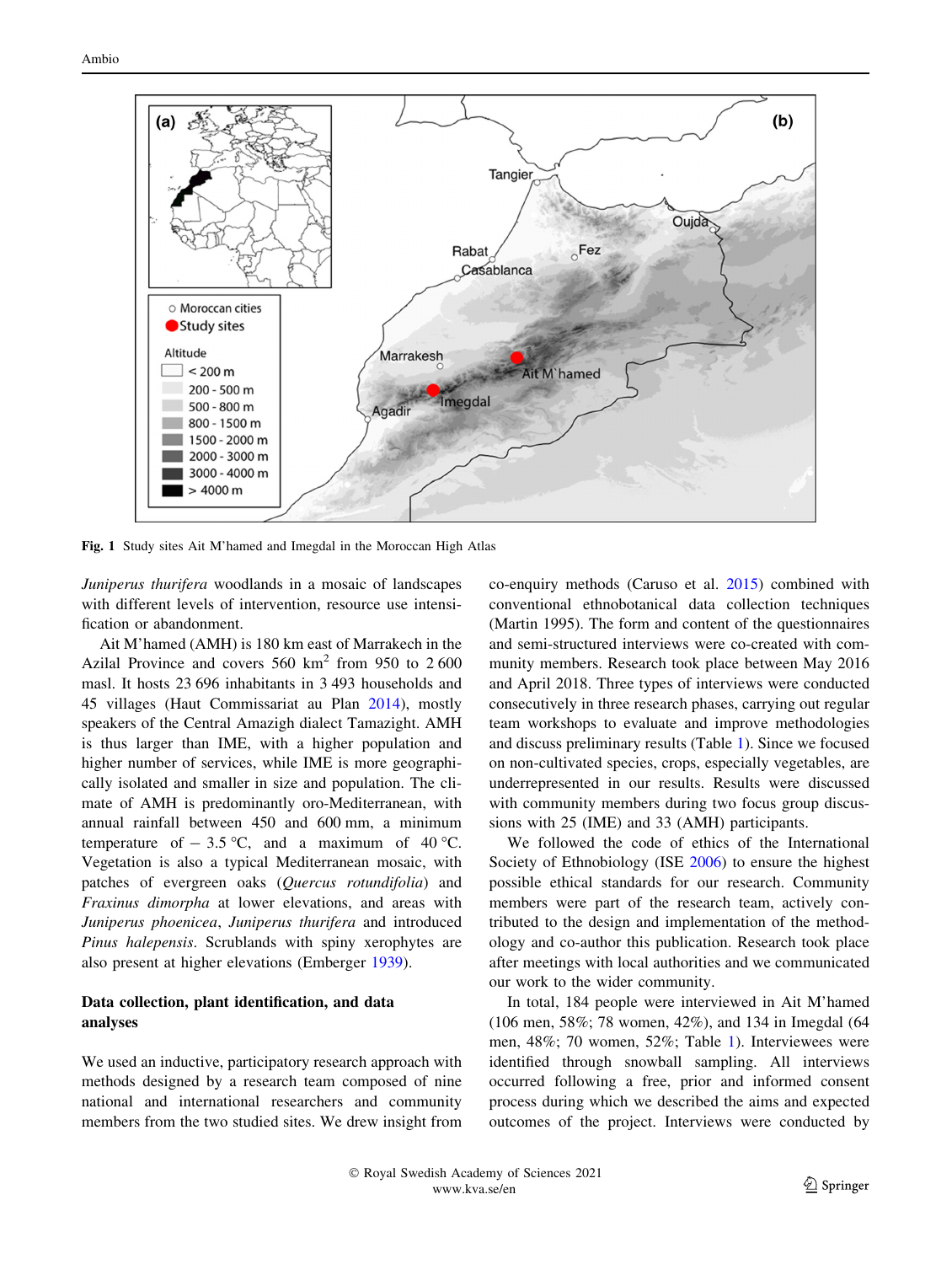<span id="page-3-0"></span>

|  |  |  |  |  |  |  |  | Table 1 Type and number of interviews conducted in each of the three consecutive research phases |
|--|--|--|--|--|--|--|--|--------------------------------------------------------------------------------------------------|
|--|--|--|--|--|--|--|--|--------------------------------------------------------------------------------------------------|

| Phase | Type                                                                                                                                                                               | Number of<br>interviews |
|-------|------------------------------------------------------------------------------------------------------------------------------------------------------------------------------------|-------------------------|
|       | Phase 1 Semi-structured interviews focusing on local practices relevant for the conservation<br>of the environment and the plants related with them                                | 221                     |
|       | Phase 2 Herbarium-based questionnaires supported by 62 (Ait M'hamed) to 120 (Imegdal)<br>herbarium specimens to gather basic information about plant use of a wide range of plants | 39                      |
|       | Phase 3 In-depth semi-structured interviews focusing on a small set of single high-value plants<br>Total                                                                           | 100<br>360              |

local community researchers in the local Amazigh dialects, Tashelhit in Imegdal and Tamazight in Ait M'hamed. Interviews were conducted with either the male or female head of the household and took place in their houses or nearby, according to interviewee preference. Most participants had little or no formal education and were mostly employed in subsistence agriculture and pastoralism. We aimed to interview roughly the same number of men and women in each community across age groups, given that ethnobotanical knowledge is known to be gendered and often age dependent. We made sure to include people with specific occupations of interest (e.g., shepherds, traders, community employees) in order to have the widest overview of community knowledge as possible.

Phase 1 of the study generated in a list of culturally valued plants and their uses. Use Reports (URs; a Use Report is one mention of a specific plant use by one participant) were calculated per species. For Phase 2, we chose herbarium specimens based on the useful flora mentioned in Phase 1 interviews as well as species documented as culturally valuable in previous studies. Prior to conducting the interviews, community members and a conservation biologist from our team revised the list and added rare and endemic taxa.

Based on the results of Phases 1 and 2, we identified specific high-value plants as the focus of in-depth semistructured interviews in Phase 3. Species were selected according to their importance for local practices of conservation, the diversity of their uses, and high numbers of URs. These in-depth interviews asked: What is this plant used for, by whom and how often? Where does the plant grow and is it abundant? When is the plant harvested and how much is harvested? Has the plant population changed over time? Are there any local practices to manage or maintain the plant's population? We asked each participant about four to five plants that they chose from a shortlist of ten high-value plants that grew in and around their community. This allowed gathering information on all highvalue plants from multiple participants in a manageable amount of time, while allowing the participant to choose species of their own interest. Interviewees reported on perceived plant availability, changes in availability over time, and causes of change.

Herbarium specimens in local herbaria were used to identify vernacular names provided during interviews, which were later confirmed in herbarium-based interviews (Phase 2). Data from all interviews were archived in a digital database. Plants were identified using the Flore Pratique du Maroc (Fennane et al. [1999](#page-9-0), [2007](#page-9-0), [2014\)](#page-9-0), and plant nomenclature follows The Plant List ([2013\)](#page-10-0) and botanical families of the Angiosperm Phylogeny Group IV (APG [2016\)](#page-8-0). Duplicates of the voucher specimens were deposited at the Marrakech Regional Herbarium (MARK) as well as local community herbaria.

Data on the conservation status of all documented plants were collected from all available resources for the study area including: ''Elements for a Moroccan Red Book'' (Fennane [2016–2018](#page-9-0)), conservation assessments and Red Listing of the endemic monocotyledon Moroccan flora (Rankou et al. [2015a](#page-10-0), [b\)](#page-10-0), the IUCN Red List of threatened species database (IUCN [2019a\)](#page-10-0) and the IUCN Mediterranean regional assessment initiative database (IUCN [2019b](#page-10-0)). We first compared the overlap between our species lists and the species included in these conservation assessment sources. For plants of high cultural value, we compared academic conservation status and population trends with local conservation considerations, including plant availability and availability changes over time.

#### **RESULTS**

## Brief ethnobotanical description of the High Atlas locally valuable biodiversity

In total, interviewees provided 3 630 URs for 211 taxa (122 in AMH and 151 IME) belonging to 66 plant families (43 in AMH and 58 in IME) and including wild, semi-wild and cultivated plants (Electronic Supplementary material- ESM [S1\)](http://dx.doi.org/10.1007/s13280-021-01584-0). Of these taxa, 189 were identified to the species level and 22 to the genus level. The vascular flora of the High Atlas (excluding cultivated species) consists of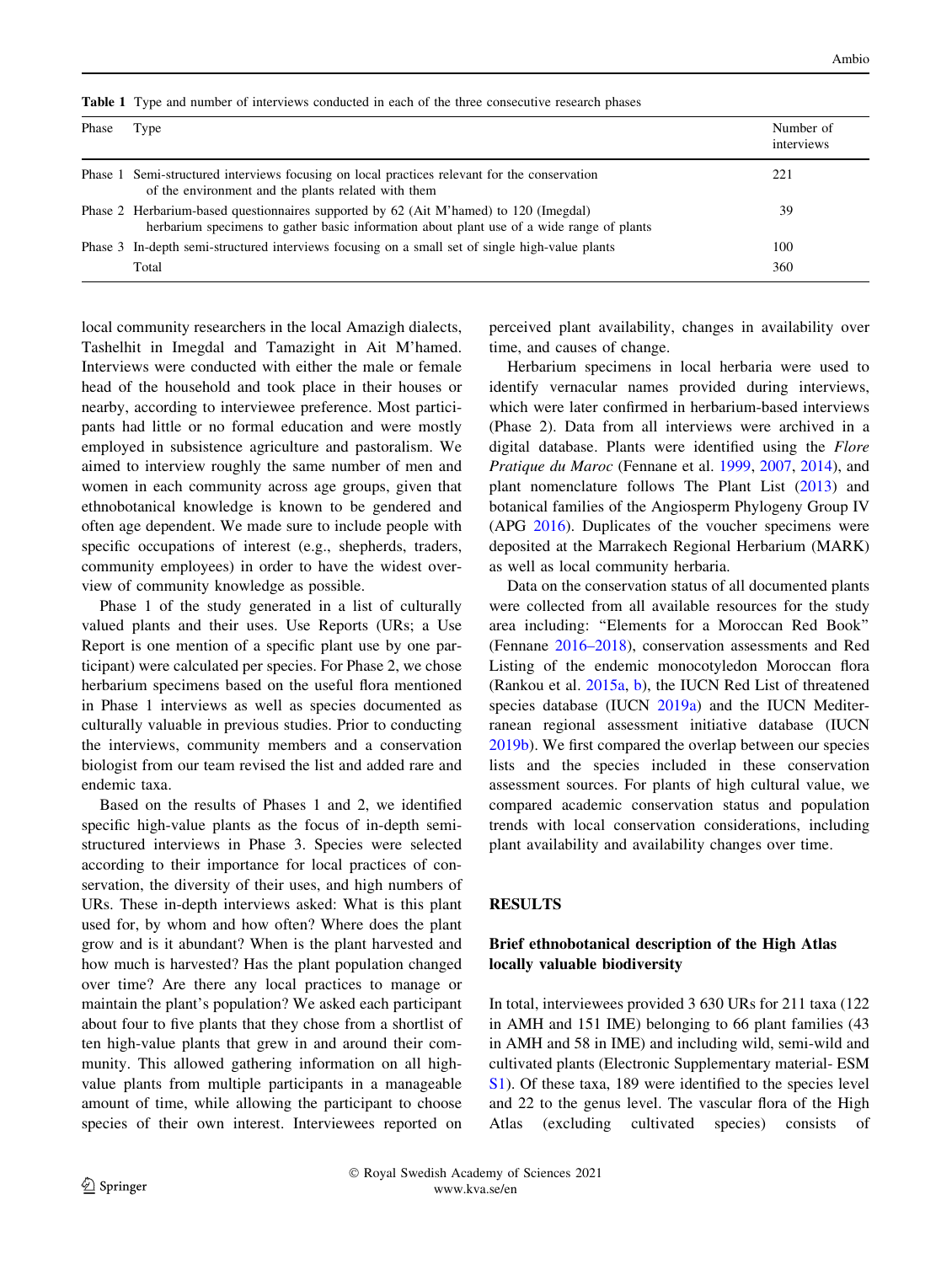approximately 1916 plant species according to the Flore Pratique du Maroc (Fennane et al. [1999](#page-9-0), [2007,](#page-9-0) [2014\)](#page-9-0), thus the useful flora reported in this data represents approximately 10% of the total flora of the High Atlas.

The families with the greatest diversity of plants mentioned (47% of the total number of species) were Lamiaceae (27 species), Asteraceae (21 spp.), Fabaceae (16 spp.), Poaceae (14 spp.), Rosaceae (12 spp.) and Apiaceae (10 spp.). These are also the most common families in the region (Fennane et al. [1999](#page-9-0), [2007](#page-9-0), [2014](#page-9-0)). These families, with the addition of Cupressaceae, account for over half the URs (58%; Lamiaceae with 801 URs; Asteraceae with 406 URs; Poaceae with 262 URs; Rosaceae with 198 URs; Cupressaceae with 171 URs; and Fabaceae with 130 URs). The most cited plant species were Thymus saturejoides (162 URs, 4.5% of total URs), Mentha suaveolens (89 URs, 2.5% of total URs), Juglans regia (84 URs, 2.3% of total URs), Artemisia herba-alba (73 URs, 2% of total URs), Juniperus phoenicea (68 URs, 1.9% of total URs) and Thymus willdenowii (67 URs, 1.8% of total URs). These species were mentioned mostly due to their medicinal and aromatic properties along with their use as food or as fuel.

Women provided a higher number of plants than men (ESM [S2](http://dx.doi.org/10.1007/s13280-021-01584-0)), a trend observed repeatedly in the region and linked to women's role as household food and care providers. We did not observe striking differences in ethnobotanical knowledge across age groups (ESM [S2](http://dx.doi.org/10.1007/s13280-021-01584-0)), showing that younger generations continue to engage in agro-sylvopastoral livelihoods and maintain the necessary ethnobotanical knowledge to undertake these activities.

The 59 plant taxa (four genera and 55 species) of high cultural value (43 found in AMH and 32 in IME; data collected in Phase 3) are listed in the Fig. [2](#page-5-0) and ESM [S3.](http://dx.doi.org/10.1007/s13280-021-01584-0) Plants with high cultural value are harvested from the diverse environments surrounding mountain Amazigh villages and homesteads or are cultivated in fields and home gardens. Two thirds of these plant species are collected in forest and mountainous areas. Other species are collected in riverine environments (ca. 10%) or from irrigated or non-irrigated fields (ca. 10%). Only 21% of reported highcultural-value plants are cultivated. Importantly, over half of these plants are commercialized in some way (ESM [S3](http://dx.doi.org/10.1007/s13280-021-01584-0)). Overharvesting is mentioned by our participants as one of the causes of plant population decline for commercialized species (e.g., Anacyclus pyrethrum, Quercus rotundifolia and Capparis spinosa), and various resource access limitation strategies and cultivation are often mentioned as a means for preservation and management of wild populations. Interviewees reported that availability of wild populations is decreasing for over a half (56.4%) of the plant species (Fig. [2\)](#page-5-0). The most common threats perceived by participants in the study area are overharvesting (35.7%), drought (21.4%), erosion (21.4%), habitat lost due to

agricultural expansion (14.3%), and overgrazing by livestock (7.2%).

## Ethnobotanical knowledge and plant conservation assessments

A very low proportion of the total number of studied plants has been evaluated through academic assessments (ESM [S1\)](http://dx.doi.org/10.1007/s13280-021-01584-0). Less than a third of the total documented useful plants  $(21.7\%; ESM S1)$  $(21.7\%; ESM S1)$  $(21.7\%; ESM S1)$  and less than half of the plants with high cultural value  $(43.6\%; ESM S3; Fig. 3)$  $(43.6\%; ESM S3; Fig. 3)$  $(43.6\%; ESM S3; Fig. 3)$  $(43.6\%; ESM S3; Fig. 3)$  $(43.6\%; ESM S3; Fig. 3)$  are part of the global IUCN Red List database. Most of those assessed at the global level are considered of Least Concern (LC; Table [2\)](#page-6-0). Very few useful plants are academically assessed as threatened. Only five locally valuable species, of which two are of high cultural value, are considered threatened and three are vulnerable (Table [2](#page-6-0)).

Beyond a lack of assessments for high-cultural-value plants, global IUCN assessments of plant conservation status and population trends do not often coincide with local perceptions of plant availability and change over time (Fig. [2,](#page-5-0) ESM [S3](http://dx.doi.org/10.1007/s13280-021-01584-0)). As many as 22 species that are perceived locally as decreasing in the High Atlas are not assessed or considered of least concern. These range from aromatic Thymus and Artemisia species, fruit and other trees such as Ficus carica, Quercus rotundifolia, and various juniper species, to wild greens like Nasturtium officinale. The remarkable example of watercress is a case in point. This plant has a history of cultivation in Europe and, globally, there are no important conservation threats (Akhani and Zehzad [2014](#page-8-0)). However, watercress is not cultivated in the High Atlas and wild populations suffer enormously from flash floods, drought, and soil erosion. The loss of this species locally would represent a loss of biodiversity and gastronomic practices and could increase food insecurity.

A smaller number of useful plants have had their conservation status assessed at a regional level than globally (Fig. [3\)](#page-5-0). These regional assessments almost always coincide with global assessments and local perceptions (Fig. [2,](#page-5-0) ESM [S3\)](http://dx.doi.org/10.1007/s13280-021-01584-0). For example, the populations of *Chamaerops* humilis and Anacyclus pyrethrum are considered to be decreasing both by local populations and in IUCN regional assessments. A. pyrethrum is known to be severely endangered by both (ESM [S3\)](http://dx.doi.org/10.1007/s13280-021-01584-0). This is also the case of the two most important tree species in AMH, Quercus rotundifolia and Fraxinus dimorpha, classified as Near Threatened and Endangered, respectively. While these plants are locally abundant, local communities are well aware of the need for sustainable use of these species and management strategies are in place accordingly (Fig. [2,](#page-5-0) ESM [S3](http://dx.doi.org/10.1007/s13280-021-01584-0)). However, discrepancies also exist between local perceptions and IUCN regional assessments. Juncus acutus and Pistacia lentiscus are locally perceived as decreasing, but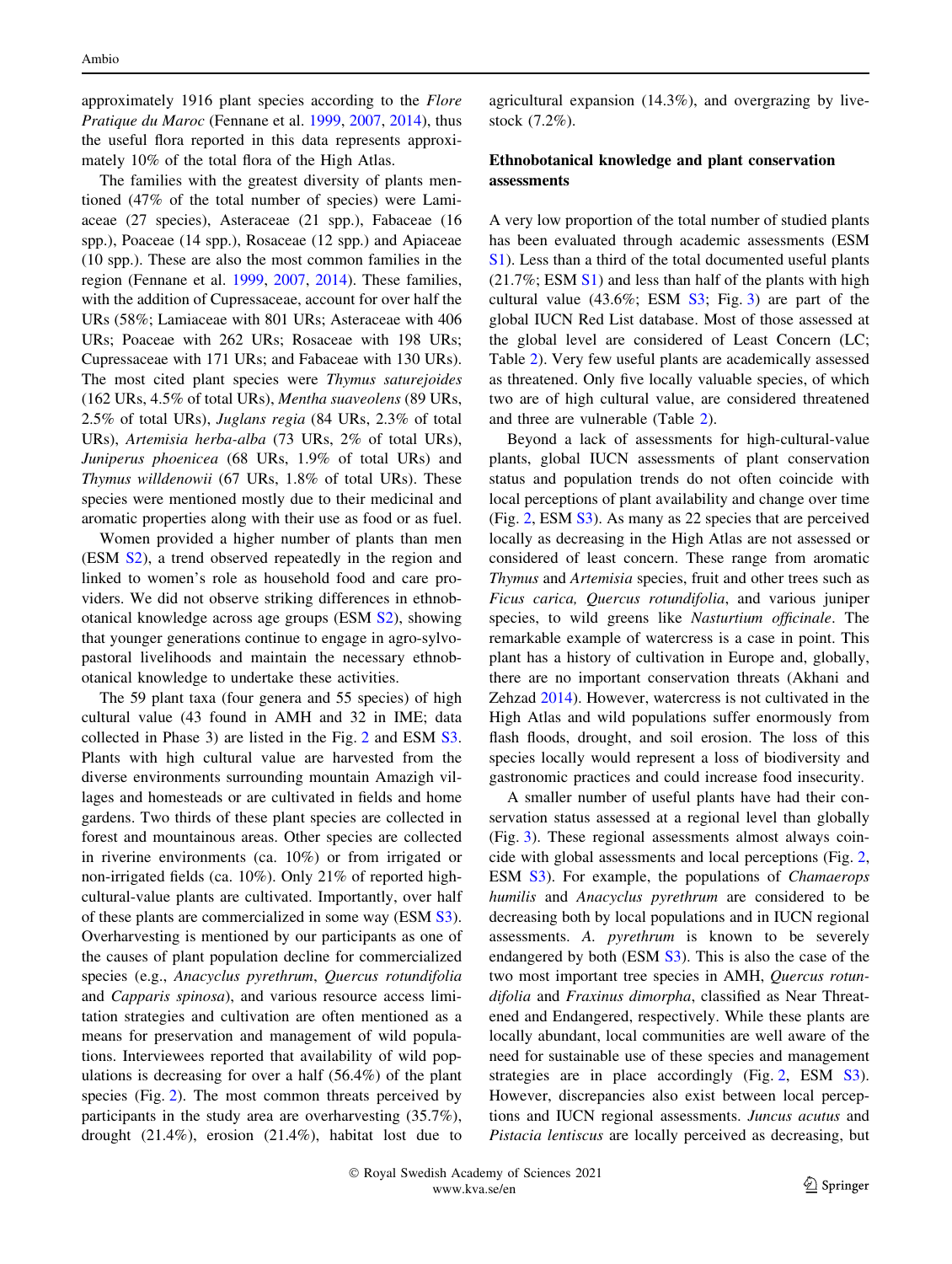<span id="page-5-0"></span>

| Species of high cultural value  | L | G                | R          | N         |
|---------------------------------|---|------------------|------------|-----------|
| Fraxinus dimorpha               | ↓ | <b>EN</b>        | <b>EN</b>  | <b>NT</b> |
| Anacyclus pyrethrum             | ↓ | <b>VUJ</b>       | <b>ENJ</b> | VU        |
| Lavandula maroccana             | ↓ | VU               | VU         | <b>NT</b> |
| Thymus saturejoides             | ↓ | VU               | VU         | VU        |
| Quercus rotundifolia            | ↓ | LC               | <b>NT</b>  | LC        |
| Ceratonia siliqua               | ↓ | $LC +$           | <b>NT</b>  | LC        |
| Chamaerops humilis              | ↓ | LCV              | LCJ        | LC        |
| Cladanthus scariosus            | ↓ | <b>NA</b>        | <b>NA</b>  | <b>NT</b> |
| Juniperus thurifera v. africana | ↓ | LCJ <sub>-</sub> | <b>NA</b>  | VU        |
| Pistacia lentiscus              | ↓ | $LC \rightarrow$ | <b>NA</b>  | LC        |
| Populus alba                    | ↓ | LCV              | <b>NA</b>  | LC        |
| Juniperus oxycedrus             | ↓ | $LC \rightarrow$ | <b>NA</b>  | LC        |
| Juniperus phoenicea             | ↓ | $LC \rightarrow$ | <b>NA</b>  | LC        |
| Drimia maritima                 | ↓ | LC               | LC         | LC        |
| Nasturtium officinale           | ↓ | LC               | LC         | LC        |
| Juncus acutus                   | ↓ | LC               | LC         | LC        |
| Fraxinus angustifolia           | ↓ | LC               | <b>NA</b>  | LC        |
| Crataegus monogyna              | ↓ | LC               | <b>NA</b>  | LC        |
| <b>Ficus carica</b>             | ↓ | LC               | <b>NA</b>  | <b>NA</b> |
| Foeniculum vulgare              | ↓ | <b>NA</b>        | <b>NA</b>  | LC        |
| Dittrichia viscosa              | ↓ | <b>NA</b>        | <b>NA</b>  | LC        |
| Cistus creticus                 | ↓ | <b>NA</b>        | <b>NA</b>  | LC        |
| Lavandula dentata               | ↓ | <b>NA</b>        | <b>NA</b>  | LC        |
| Thymus willdenowii              | ↓ | <b>NA</b>        | <b>NA</b>  | LC        |
| Rumex papilio                   | ↓ | <b>NA</b>        | <b>NA</b>  | LC        |
| Ruta chalepensis                | ↓ | <b>NA</b>        | <b>NA</b>  | LC        |
| Ziziphus lotus                  | ↓ | <b>NA</b>        | <b>NA</b>  | LC        |
| Artemisia herba-alba            | ↓ | <b>NA</b>        | <b>NA</b>  | <b>DD</b> |
| Artemisia arborescens           | ↓ | <b>NA</b>        | <b>NA</b>  | <b>NA</b> |
| Capparis spinosa                | ↓ | <b>NA</b>        | <b>NA</b>  | <b>NA</b> |
| Rubia tinctorum                 | ↓ | <b>NA</b>        | <b>NA</b>  | <b>NA</b> |

| Species of high cultural value | L             | G                | R          | N         |
|--------------------------------|---------------|------------------|------------|-----------|
| Populus nigra                  | →             | LC               | <b>NA</b>  | LC        |
| Silene vulgaris                | $\rightarrow$ | $LC \rightarrow$ | <b>NA</b>  | LC        |
| Herniaria hirsuta              | →             | <b>NA</b>        | <b>NA</b>  | LC        |
| Euphorbia nicaeensis           | →             | <b>NA</b>        | NA         | LC        |
| Marrubium vulgare              | $\rightarrow$ | <b>NA</b>        | <b>NA</b>  | LC        |
| Papaver roheas                 | $\rightarrow$ | <b>NA</b>        | <b>NA</b>  | LC        |
| Rubus ulmifolius               | $\rightarrow$ | <b>NA</b>        | ΝA         | LC        |
| Pistacia atlantica             | <b>NA</b>     | NTJ              | <b>VUJ</b> | LC        |
| Mentha suaveolens ssp. timija  | <b>NA</b>     | VU               | VU         | LC        |
| Tetraclinis articulata         | <b>NA</b>     | LC↓              | <b>NA</b>  | LC        |
| Stipa tenacissima              | <b>NA</b>     | <b>VUJ</b>       | <b>NA</b>  | <b>NT</b> |
| Juglans regia                  | <b>NA</b>     | LC               | <b>NA</b>  | LC        |
| Punica granatum                | <b>NA</b>     | LC               | <b>NA</b>  | <b>NA</b> |
| Rosmarinus officinalis         | <b>NA</b>     | <b>NA</b>        | <b>NA</b>  | <b>NT</b> |
| Echinops spinosissimus         | <b>NA</b>     | <b>NA</b>        | <b>NA</b>  | LC        |
| Inula montana                  | <b>NA</b>     | <b>NA</b>        | <b>NA</b>  | LC        |
| Olea europaea                  | <b>NA</b>     | <b>NA</b>        | <b>NA</b>  | LC        |
| Peganum harmala                | NA            | NA               | NA         | LC        |
| Rosa canina                    | <b>NA</b>     | <b>NA</b>        | <b>NA</b>  | LC        |
| Micromeria hochreutineri       | <b>NA</b>     | <b>NA</b>        | <b>NA</b>  | <b>DD</b> |
| Prunus dulcis                  | <b>NA</b>     | <b>NA</b>        | <b>NA</b>  | <b>NA</b> |
| Vicia ervillia                 | <b>NA</b>     | <b>NA</b>        | NA         | <b>NA</b> |
| Lawsonia inermis               | <b>NA</b>     | <b>NA</b>        | <b>NA</b>  | <b>NA</b> |
| Salvia officinalis             | <b>NA</b>     | $NA \rightarrow$ | <b>NA</b>  | <b>NA</b> |

Fig. 2 Conservation assessments for the 55 plant species of high cultural value according to: (L) local observations, (G) IUCN global, and (R) regional assessments, and (N) the national Red List (Fennane [2016–2018](#page-9-0)). Local observations of declining populations are represented by a descending red arrow and stable populations by a horizontal green arrow. Red list categories are used for academic assessments (G, R, N). The four genera of high cultural value unidentified at the species level have not been included in this figure. Red list categories: DD: Data deficient; LC: Least concern; NT: Nearly threatened; VU: Vulnerable; EN: Endangered; NA: Not assessed



Fig. 3 Number of conservation assessments available for 55 highcultural-value plant species by IUCN global, IUCN regional, and the national initiatives (Fennane [2016–2018](#page-9-0)). The four genera of high cultural value unidentified at the species level have not been included in this figure

of Least Concern according to the IUCN. The aromatic species Mentha suaveolens is not perceived to have conservation issues locally, but is considered Vulnerable by

the IUCN (Fig. 2, ESM [S3\)](http://dx.doi.org/10.1007/s13280-021-01584-0). A similar scenario exists when comparing local perceptions with Fennane's Red Book, which provides assessments at a national level. In the Red Book, Quercus rotundifolia and Pistacia atlantica are considered of Least Concern. This does not only contradict local observations, but also IUCN regional conservation assessments.

Other than providing evidence of a mismatch between the local and academic assignment of value and conservation considerations, our results also show that local populations rarely overuse threatened and endemic species (Fig. 2, ESM [S3\)](http://dx.doi.org/10.1007/s13280-021-01584-0). Of 55 plant species of high cultural value, only five were vulnerable at a global scale and two were in some way threatened (Fig. 2, ESM [S3](http://dx.doi.org/10.1007/s13280-021-01584-0)). For most of these species local communities have management systems that strive for their sustainable use, such as the harvest of wood of Pistacia atlantica only from dead or very big trees, and local enrichment planting strategies for the highly valuable roots of Anacyclus pyrethrum.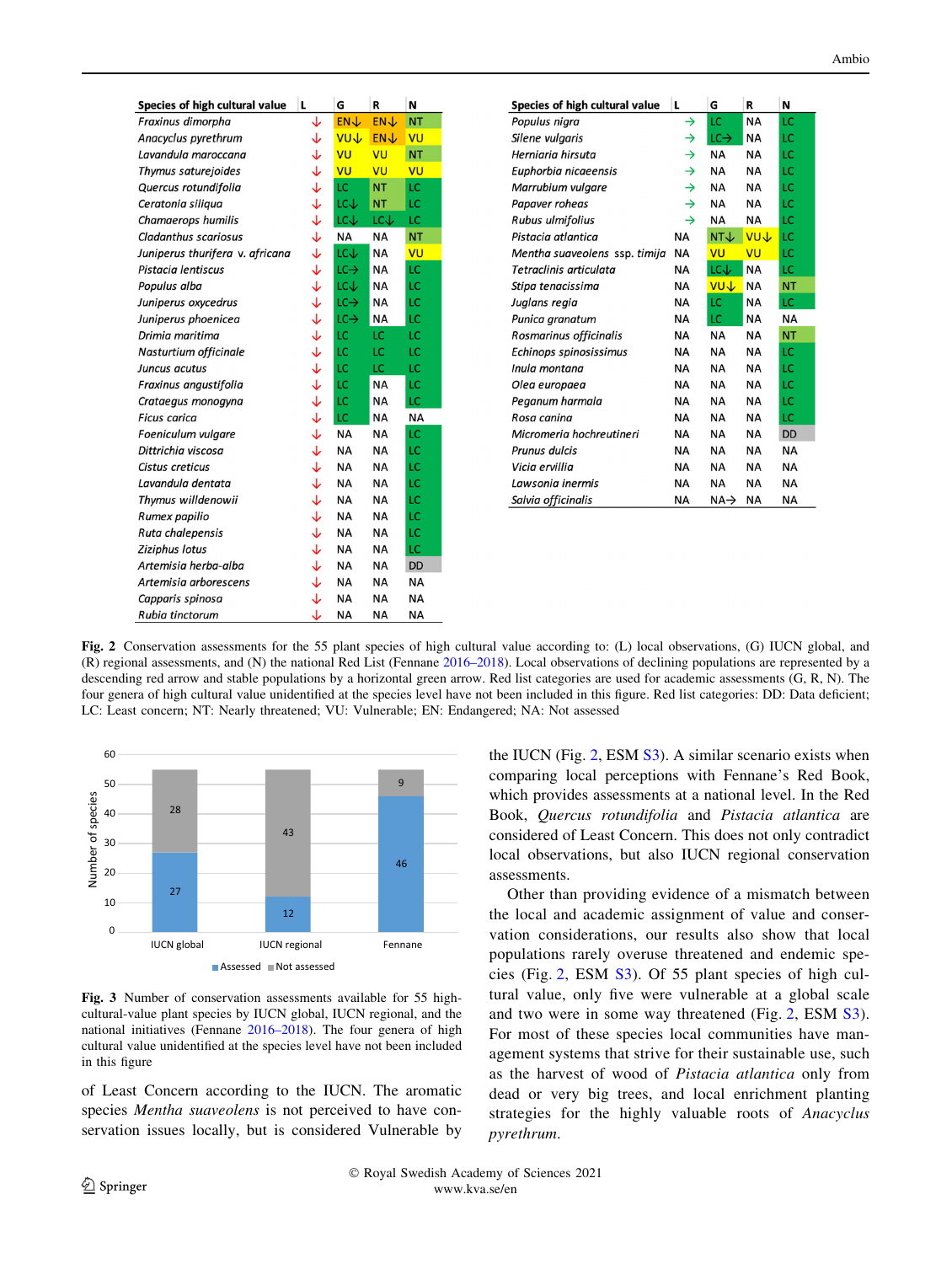|                       | All documented plants- Global | Plants with high cultural value $(29.1\% \text{ of total})$ |              |                     |  |
|-----------------------|-------------------------------|-------------------------------------------------------------|--------------|---------------------|--|
|                       |                               | Global                                                      | Regional     | Fennane (2016–2018) |  |
| Assessed              | 60(21.7%)                     | $27(49.1\%)$                                                | $12(21.8\%)$ | 46 $(83.6\%)$       |  |
| Data deficient        | $5(8.3\%)$                    | $0(0\%)$                                                    | $0(0\%)$     | $2(4.3\%)$          |  |
| Least concern         | 47 (78.3%)                    | $20(74.1\%)$                                                | $4(33.3\%)$  | 36 (78.3%)          |  |
| Nearly threatened     | 3(5%)                         | $1(3.7\%)$                                                  | 2(16.7%)     | $5(10.9\%)$         |  |
| Vulnerable            | 4(6.7%)                       | 5(18.5%)                                                    | $4(33.3\%)$  | $3(6.5\%)$          |  |
| Endangered            | 1(1.7%)                       | $1(3.7\%)$                                                  | 2(16.7%)     | $0(0\%)$            |  |
| Critically endangered | $0(0\%)$                      | $0(0\%)$                                                    | $0(0\%)$     | $0(0\%)$            |  |
| Not assessed          | 129 (68.2%)                   | 28 (50.9%)                                                  | 43 (78.2%)   | $9(16.4\%)$         |  |
| Total                 | 189 (100%)                    | 55 (100%)                                                   | 55 (100%)    | 55 (100%)           |  |

<span id="page-6-0"></span>Table 2 Number and proportion of the plants documented in this study that are red-listed according to the available resources: the national initiative elements for a Moroccan red book by Fennane ([2016–2018\)](#page-9-0), the global IUCN Red List of threatened species database [\(https://www.](https://www.iucnredlist.org/) [iucnredlist.org/\)](https://www.iucnredlist.org/), and the regional IUCN Mediterranean assessment initiative database [\(https://www.iucnredlist.org/regions/mediterranean\)](https://www.iucnredlist.org/regions/mediterranean)

#### DISCUSSION

Our study reveals two levels of mismatch between IUCN and national Red List conservation assessments. Firstly, it is clear that the species that are of interest to the IUCN and other academic red-listing processes—i.e., those considered most important for conservation—are often not the same as plants of interest to local communities. Secondly, we also found differences between community perceptions of plant availability and change over time and IUCN (and other academic) assessments of the conservation status and population trends of key cultural species.

These two levels of mismatch are to be expected. The differences between the perspectives of community members and conservation actors regarding what constitutes a plant species of interest are rooted in differences regarding the assignment of value to that species. Indigenous and local knowledge systems value plants for the practical uses they make of them (medicine, food, shelter, fuel, and so on), as well as for cultural, spiritual or symbolic reasons (Garibaldi and Turner [2004](#page-9-0)). These species are often though not always—common, possibly as a result of human management over the millennia (Thompson [2005](#page-10-0)). The perceived value of a species in regard to conservation is assessed regarding its extinction risk, thus the IUCN red list database, national red-listed species or other academic assessments tend to concentrate on endemic, rare, and wild plant species that often have small areas of distribution. Domesticated or semi-domesticated plants, key to local agro-sylvo-pastoral livelihoods and the maintenance of agrobiodiversity, are most often not rare or endangered at the species level, and yet local or traditional varieties may be critically endangered at the infraspecies level (Thrupp [2000\)](#page-10-0). However, Red Lists are not designed to address the loss of genetic diversity and these species may be overlooked. On the other hand, while all Moroccan endemic species have been red-listed and tend to be at the heart of national plant conservation programs, local communities are not often aware of their particular geographical status. While the IUCN red-listing process encourages consultation of local experts and the possibility of including local knowledge, selection of assessed species remains within the domain of natural science academia (Tomasini [2018](#page-10-0)). Given the two intrinsically different ways of conferring value to plants, red-listed species have little overlap with those considered locally important.

We found that a large number of locally valued plants remain unassessed (Figs. [2](#page-5-0) and [3,](#page-5-0) ESMs [S1](http://dx.doi.org/10.1007/s13280-021-01584-0) and [S3](http://dx.doi.org/10.1007/s13280-021-01584-0)), and are therefore overlooked by conservation programs even when local communities perceive them as vulnerable and declining. The large number of species, and the time required to carry out individual IUCN conservation assessments are obvious limitations to assessing the status of the world's plant diversity. In particular, the rigorous multi-stakeholder process established for data collection and review of conservation assessments according to IUCN categories and criteria is highly time-consuming and often results in long lag times between data collection and publication. This results in many species remaining unassessed or 'in the pipeline' and thus not attended to by conservation programs. Le Breton et al. ([2019\)](#page-10-0) have suggested a more agile assessment methodology that would help overcome current time and resource limitations, enabling assessors to clear the backlog of species yet to be assessed for extinction risk.

In cases where locally valued species are academically assessed, issues emerge when species that are locally perceived to be declining or vulnerable receive the status of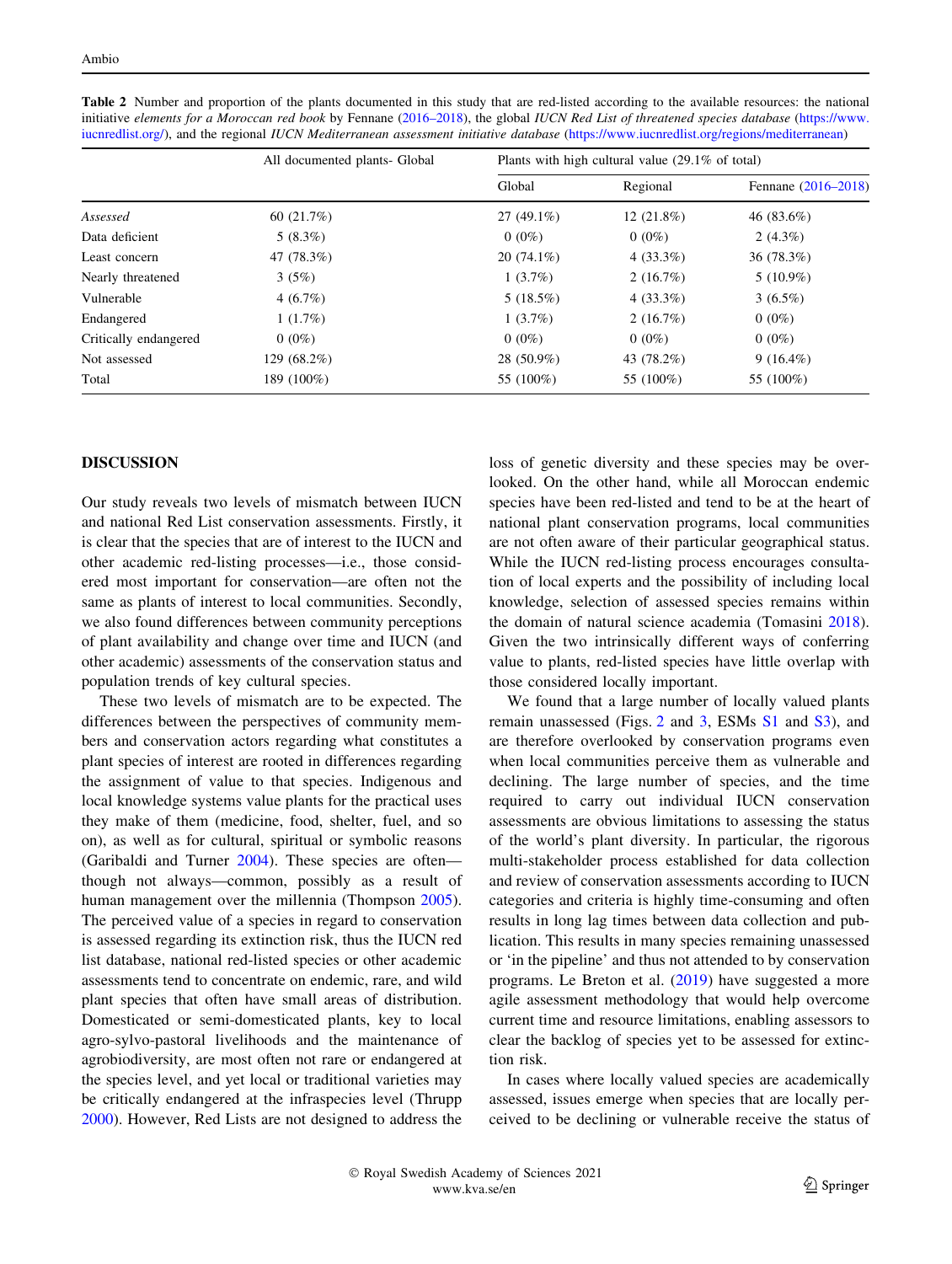'Least Concern', thus not featuring as priorities in national or local conservation interventions. Plant populations may be perceived as declining due to local overharvest, as mentioned during interviews regarding commercialized plants (Fig. [2](#page-5-0), ESM [S3](http://dx.doi.org/10.1007/s13280-021-01584-0)), or other local conservation threats that don't pose an extinction risk to the species. Yet, these locally threatened plants are those that will hold the highest conservation value among community members. As local communities and their traditional knowledge and practices are fundamental to the success of conservation initiatives (e.g., Berkes et al. [2000;](#page-9-0) Chapin [2004;](#page-9-0) Cernea and Schmidt-Soltau [2006](#page-9-0); Waylen et al. [2010;](#page-10-0) Andrade and Rhodes [2012](#page-8-0); Garnett et al. [2012;](#page-9-0) Otto et al. [2013;](#page-10-0) Gavin et al. [2015](#page-9-0)), it becomes clear that their concerns and observations should be adequately represented in conservation priority-setting.

In practice, the IUCN red list database is the primary source used for worldwide conservation priority-setting (Possingham et al. [2002](#page-10-0); Hoffmann et al. [2008](#page-9-0)) and policymaking (Trousdale and Gregory [2004\)](#page-10-0), whereas IUCN assessments are internationally accepted, and improvements are regularly suggested and implemented to keep them up to date with parallel scientific and paradigmatic advances in other fields (e.g., Holdaway et al. [2012;](#page-9-0) Trull et al. [2018\)](#page-10-0). Currently, IUCN assessments describe interactions between the species of interest and humans in three sections: use and trade, threats, and conservation actions in place. There is no requirement to include local observations of a species' availability changes and conservation threats, nor have we come across any academic assessments that do so. Local sustainable management practices are equally not often included. Assessments must include all the available and existing data on plant use, yet a clear methodology on how to gather, evaluate, and present data from indigenous and local communities has only recently been proposed (Cross et al. [2017](#page-9-0)). Cross et al. [\(2017](#page-9-0)) argue that indigenous and local knowledge can improve estimates of species distributions, abundance, seasonal patterns, drivers of change, and threats, and provide practical considerations to guide engagement with local communities and the use of local knowledge. However, this advice is not yet included in common practice: the selection of methods for collecting and analyzing ethnobotanical data is fully in the hands of the academic assessor.

Over the past two decades, evidence has mounted that community engagement in conservation initiatives is essential to their success, although research on what precisely constitutes successful 'engagement' is not conclusive (Sterling et al. [2017\)](#page-10-0). A recent review of research on community engagement in conservation programs shows that communities are ''almost never involved in conservation initiatives until the implementation phase or as recipients of outcomes'' (Raschke et al. [2019\)](#page-10-0). Including community priorities and perceptions upstream, when decisions on the focus of conservation interventions are being made, is a rare practice in Morocco and elsewhere, yet it may be an essential ingredient for conservation success (e.g., Müller and Dan Guimbo  $2010$ ). It would be difficult, for example, to convince communities to engage in conservation actions for species that are locally perceived as abundant unless the species were of high value to them. Conversely, a conservation intervention that includes actions related to locally valued species that are perceived by community members as vulnerable or threatened, regardless of their academically assessed conservation status, will likely benefit from active community participation.

Roe and Booker ([2019\)](#page-10-0) argue that there is still a need for comprehensive research and evidence on how community engagement affects conservation initiatives. Through our co-constructed research process and conservation action, we observe that community-based conservation programs that address plants of high cultural value can have direct and indirect positive impacts on non-utilized, endangered species. The High Atlas Cultural Landscapes program (GDF [2019](#page-9-0)), which is managed by the communities referred to in this article in collaboration with the Global Diversity Foundation and the Moroccan Biodiversity and Livelihoods Association, exemplifies how to bridge local ecological knowledge with biodiversity conservation, by taking into consideration plants that are culturally relevant for local communities. The program began by establishing a constructive collaborative relationship with local communities and becoming acquainted with their ethnobotanical knowledge and conservation priorities. IUCN assessments were carried out to evaluate the conservation status of plants of five high cultural value (Rankou et al. [2015a,](#page-10-0) [b,](#page-10-0) [2017a,](#page-10-0) [b](#page-10-0), [c](#page-10-0), [2018](#page-10-0)). Local community members were consulted to gather information and their observations included in the assessment. The principal focus of the program's conservation actions—which include growing plants in community nurseries, enrichment planting in designated areas, and seed conservation in community seed banks—is on species that are highly valued by partner communities. In some cases, these coincide with plants academically assessed as Threatened (e.g., Lavandula maroccana, Thymus saturejoides, Anacyclus pyrethrum), or Near-threatened (e.g., Quercus rotundifolia, Ceratonia siliqua). Plants that are threatened but not directly important to communities are not necessarily grown in the community nurseries, although seeds may be conserved in the community seed banks. However, other direct and indirect benefits to these species are expected as a result of the ecological and structural roles of the project-targeted plants in the ecosystem. For example, emerging research suggests that Thymus saturejoides and Lavandula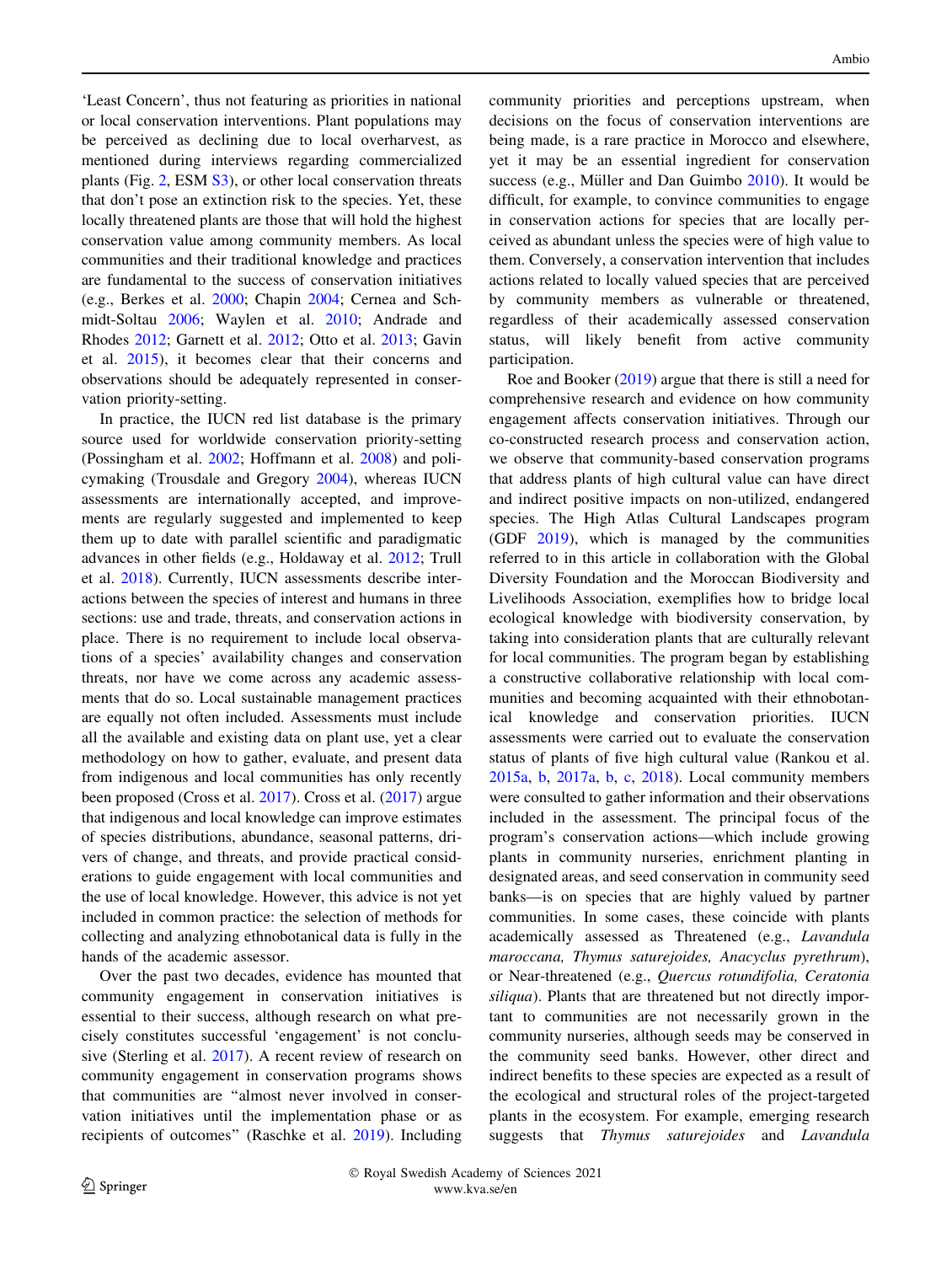<span id="page-8-0"></span>maroccana—both planted out in forest and semi-domesticated areas as part of the program's ecological restoration actions—may act as potential ''plant nurses'' for the critically endangered Cupressus atlantica in the High Atlas, through enhancing mycorrhizal networks (Hafidi et al. [2013\)](#page-9-0).

Recently, it has been argued that effective conservation policies and programs need to recognize cultural differences and take a pluralistic approach (Kohler et al. [2019](#page-10-0)). The 2019 report of the Intergovernmental Science-Policy Platform on Biodiversity and Ecosystem Services (IPBES) underscores, once again, that active collaboration with indigenous and local communities is necessary to the success of conservation initiatives and programs, as confirmed by the research cited above. Engaging with these communities requires finding common ground for communication and action, including, in the context of plant conservation, prioritizing species that are of importance and concern to both scientific and local knowledge and value systems. However, decisions on what species to prioritize and what projects to fund are often based on the IUCN red list database, and in particular global assessments. It may be challenging for local conservation projects and programs to obtain funding for conservation actions for species that are locally highly valued or perceived as of concern, but not globally assessed as Threatened or Critically Endangered. Our research shows that local perceptions of value and conservation status can, in some significant cases, be at odds with these global assessments and, occasionally, with regional assessments, as expected given the differences of geographic scope and epistemological orientation between local and academic assessments. Our experience in the High Atlas Cultural Landscapes program suggests that in order to ensure the active participation and collaboration of local communities in conservation initiatives, a focus on species that are local priorities is essential. Expanding priority-setting for conservation interventions beyond the IUCN Red List to include species of local priority and concerns would be an excellent first step in this direction.

#### **CONCLUSION**

In this article, we bring to light the gap between local and academic conservation assessment of plants. We first evidence that Amazigh communities retain and continue to produce new knowledge about their environment. Plants that are important for local communities are not always those considered by research and conservation bodies. Local observations of plant conservation status and population trends may not coincide. While these mismatches are in part explained by the systemic differences between the two kinds

of knowledge compared and issues of scale, some important considerations stem from our results. First, fine-tuning of academic assessments is recommended by including local perceptions. Second, conservation action that seriously takes the role of local communities into account is hampered conceptually and financially because plants with high cultural value are often not assessed or have little extinction risk. As many plants of high cultural value are tree species, their sustainable management and conservation may have a systemic impact for whole habitats and ecosystems. These and other biocultural keystone species could become the heart of successful and sustainable community-based conservation programs that integrate ecological health with community wellbeing. While it is not our aim to recommend that IUCN and other processes categorically include local perceptions of population trends and conservation status in academic assessments, we do believe it is necessary that conservation priority-setting processes are expanded beyond strict reliance on the IUCN red list to include local observations and priorities. We suggest that conservation action and its funding should not only rely on academic conservation assessments, but also be guided by local perceptions of conservation status. By focusing plant conservation efforts on plants of high cultural value, conservation efforts can ensure the integration of conservation and indigenous and local knowledge, as well as active community involvement and 'buy-in'. This approach would facilitate reaching the Aichi targets in a holistic way.

Acknowledgements First and foremost, we are grateful for the time and dedication of all local communities that participated in this project. This study is part of a broader research programme on High Atlas Cultural Landscapes led by the Global Diversity Foundation (GDF) and the Moroccan Biodiversity and Livelihoods Association (MBLA) with the collaboration of the communities of Ait M'hamed (Azilal), Imegdal (Al Haouz), and the Faculty of Sciences of the University of Cadi Ayyad (Marrakech), amongst others. The research has been funded by the MAVA Foundation and the UK Darwin Initiative. We would also like to acknowledge the anonymous reviewers for providing helpful comments and suggestions during the review process.

#### **REFERENCES**

- Adams, W.M., R. Aveling, D. Brockington, B. Dickson, J. Elliott, J. Hutton, D. Roe, B. Vira, et al. 2004. Biodiversity conservation and the eradication of poverty. Science 306: 1146–1149.
- Akhani, H., and B. Zehzad. 2014. Nasturtium officinale. The IUCN red list of threatened species 2014: e.T164311A1040462.
- Andrade, G., and J. Rhodes. 2012. Protected areas and local communities: An inevitable partnership toward successful conservation strategies? Ecology and Society. [https://doi.org/10.](https://doi.org/10.5751/ES-05216-170414) [5751/ES-05216-170414.](https://doi.org/10.5751/ES-05216-170414)
- APG. 2016. Angiosperm Phylogeny Group: An update of the Angiosperm Phylogeny Group classification for the orders and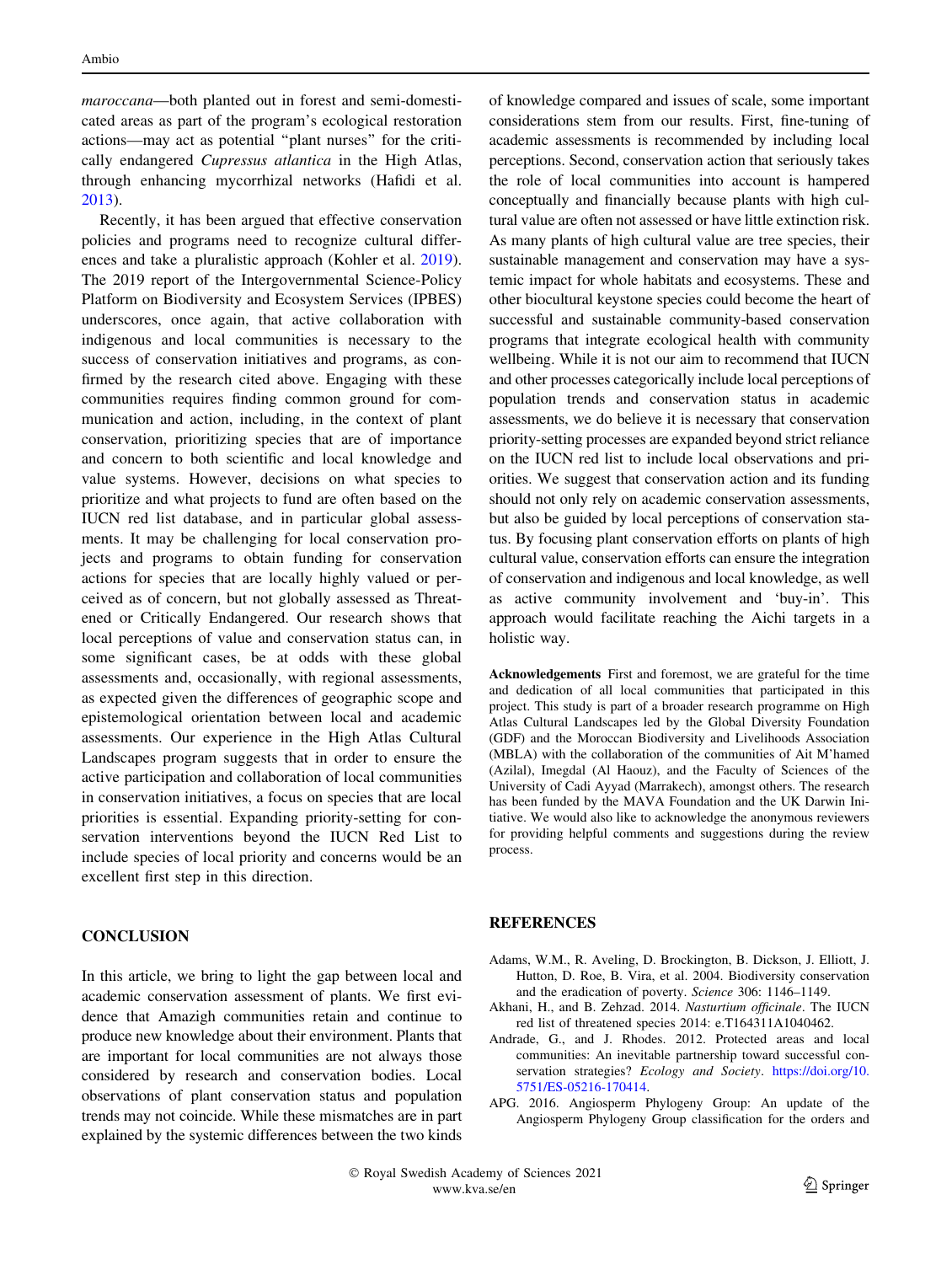<span id="page-9-0"></span>families of flowering plants: APG IV. Botanical Journal of the Linnaean Society 181: 1–20.

- Barrow, C., and H. Hicham. 2000. Two complimentary and integrated land uses of the western High Atlas Mountains, Morocco: the potential for sustainable rural livelihoods. Applied Geography 20: 369–394.
- Berkes, F., J. Colding, and C. Folke. 2000. Rediscovery of traditional ecological knowledge as adaptive management. Ecological Applications 10: 1251–1262.
- Blondel, J. 2006. The 'design' of Mediterranean landscapes: A millennial story of humans and ecological systems during the historic period. Human Ecology 35: 713–729.
- Brooks, J., K.A. Waylen, and M.B. Mulder. 2013. Assessing community-based conservation projects: A systematic review and multilevel analysis of attitudinal, behavioral, ecological, and economic outcomes. Environmental Evidence 2: 2.
- Cámara-Leret, R., M.A. Fortuna, and J. Bascompte. 2019. Indigenous knowledge networks in the face of global change. PNAS 116: 9913–9918.
- Caruso, E., C. Camacho, C. del Campo, R. Roma, and A. Medinaceli. 2015. Co-enquiry and participatory research for community conservation: Methods manual. GDF Web. [https://www.global](https://www.global-diversity.org/resources/programme-reports/co-enquiry-and-participatory-research-for-community-conservation-a-methods-manual/)[diversity.org/resources/programme-reports/co-enquiry-and](https://www.global-diversity.org/resources/programme-reports/co-enquiry-and-participatory-research-for-community-conservation-a-methods-manual/)[participatory-research-for-community-conservation-a-methods](https://www.global-diversity.org/resources/programme-reports/co-enquiry-and-participatory-research-for-community-conservation-a-methods-manual/)[manual/](https://www.global-diversity.org/resources/programme-reports/co-enquiry-and-participatory-research-for-community-conservation-a-methods-manual/). Accessed 29 April 2016.
- Carvalho, A.M., and A. Frazão-Moreira. 2011. Importance of local knowledge in plant resources management and conservation in two protected areas from Trás-os-Montes, Portugal. Journal of Ethnobiology and Ethnomedicine 7: 36.
- Cernea, M.M., and K. Schmidt-Soltau. 2006. Poverty risks and national parks: Policy issues in conservation and resettlement. World Development 34: 1808–1830.
- Chapin, M. 2004. A challenge to conservationists. World Watch 17(6).
- CBD. 2012. Convention on biological diversity: The global strategy for plant conservation: 2011–2020. Botanic Gardens Conservation International, Richmond, UK.
- CBD. 2020. Aichi biodiversity targets. <https://www.cbd.int/sp/targets/> . Accessed 9 Feb 2021.
- Cross, R., S. Doornbos, R. Cooney, P. Wong, A. Mead, K. Lindeman, A. Kanagavel, S. Pavathy, et al. 2017. Guidance for integrating indigenous and local knowledge (ILK) in IUCN Red List Assessments. IUCN Web. [https://www.iucn.org/sites/dev/files/](https://www.iucn.org/sites/dev/files/final_guidance_for_ilk_-_for_commission_sign_off.pdf) [final\\_guidance\\_for\\_ilk\\_-\\_for\\_commission\\_sign\\_off.pdf.](https://www.iucn.org/sites/dev/files/final_guidance_for_ilk_-_for_commission_sign_off.pdf) Accessed 6 Sept 2019.
- Domínguez, P. 2017. Political ecology of shifting cosmologies and epistemologies among Berber agro-sylvo-pastoralists in a globalizing world. JSRNC 11: 227–248.
- Domínguez, P., and N. Benessaiah. 2015. Multi-agentive transformations of rural livelihoods in mountain ICCAs: The case of the decline of community-based management of natural resources in the Mesioui agdals (Morocco). Quarterly International 437: 165–175.
- Domínguez, P., A. Bourbouze, S. Demay, D. Genin, and N. Kosoy. 2012. Diverse ecological, economic and socio-cultural values of a traditional common natural resource management system in the Moroccan High Atlas: The Ait Ikiss Tagdalts. Environmental Values 21: 277–296.
- Emberger, L. 1939. Aperçu général sur la végétation du Maroc. Commentaire de la carte phytogéographique du Maroc 1:1.500.000. Veröff Geobot. Inst. ETH Stiftung Rübel Zürich 14: 40–157.
- Fennane, M., and M. Ibn Tattou. 2012. Statistiques et commentaires sur l'inventaire actuel de la flore vasculaire du Maroc. Rabat (Maroc). Bulletin De L'institute Scientifique 34: 1–9.
- Fennane, M., M. Ibn Tattou, J. Mathez, A. Ouyahya, and J. Oualidi. 1999. Flore pratique de Maroc, Manuel de détermination des plantes vasculaires. Travaux de l'institut Scientifique, vol. 1, Série Botanique 36, Rabat.
- Fennane, M., M. Ibn Tattou, A. Ouyahya, and J. Oualidi. 2007. Flore pratique de Maroc, Manuel de détermination des plantes vasculaires. Travaux de l'institut Scientifique, vol. 2, Série Botanique 38, Rabat.
- Fennane, M., M. Ibn Tattou, and J. Oualidi. 2014. Flore pratique de Maroc, Manuel de détermination des plantes vasculaires. Travaux de l'institut Scientifique, Vol. 3, Série Botanique 40, Rabat.
- Fennane, M. 2016, 2017, 2018. Eléments pour un Livre Rouge de la flore vasculaire du Maroc, 1–10. Tela-Botanica.
- Gadgil, M., F. Berkes, and C. Folke. 1993. Indigenous knowledge for biodiversity conservation. Ambio 22: 151–156.
- Garibaldi, A., and N. Turner. 2004. Cultural keystone species: Implications for ecological conservation and restoration. Ecology and Society 9: 1.
- Garnett, S.T., N.D. Burgess, J.E. Fa, A. Fernández-Llamazares, Z. Molna´r, C.J. Robinson, J.E.M. Watson, K.K. Zander, et al. 2012. A spatial overview of the global importance of Indigenous lands for conservation. Nature Sustainability 1: 369–374.
- Gavin, M.C., J. McCarter, A. Mead, F. Berkes, J.R. Stepp, D. Peterson, and T. Tang. 2015. Defining biocultural approaches to conservation. Trends in Ecology and Evolution 30: 140–145.
- GDF. 2019. Global diversity foundation: High atlas cultural landscapes. GDF Web [https://www.global-diversity.org/](https://www.global-diversity.org/programmes/mediterranean) [programmes/mediterranean.](https://www.global-diversity.org/programmes/mediterranean) Accessed 10 Sept 2019.
- Gómez-Baggethun, E., V. Reyes-García, P. Olsson, and C. Montes. 2012. Traditional ecological knowledge and community resilience to environmental extremes: A case study in Doñana, SW Spain. Global Environmental Change 22: 640–650.
- Gorenflo, L.J., S. Romaine, R.A. Mittermeier, and K. Walker-Painemill. 2012. Co-occurrence of linguistic and biological diversity in biodiversity hotspots and high biodiversity wilderness areas. PNAS 109: 8032–8037.
- Gruber, J.S. 2010. Key principles of community-based natural resource management: A synthesis and interpretation of identified effective approaches for managing the commons. Environmental Management 45: 52–66.
- Hafidi, M., L. Ouahmane, J. Thioulouse, H. Sanguin, A. Boumezzough, Y. Prin, E. Baudoin, A. Galian, et al. 2013. Managing Mediterranean nurse plants-mediated effects on soil microbial functions to improve rock phosphate solubilization processes and early growth of Cupressus atlantica. Ecological Engineering 57: 57–64.
- Haut-Commissariat au Plan. 2014. Recensement général de la population et de l'habitat. RGPH Web from[:http://rgph2014.](http://rgph2014.hcp.ma/Resultat-du-Recensement-general-de-lapopulation-et-de-l-habitat-2004_a59.html) [hcp.ma/Resultat-du-Recensement-general-de-lapopulation-et](http://rgph2014.hcp.ma/Resultat-du-Recensement-general-de-lapopulation-et-de-l-habitat-2004_a59.html)[de-l-habitat-2004\\_a59.html](http://rgph2014.hcp.ma/Resultat-du-Recensement-general-de-lapopulation-et-de-l-habitat-2004_a59.html). Accessed 15 July 2017.
- Hoffmann, M., T.M. Brooks, G. da Fonseca, and C. Gascon. 2008. Conservation planning and the IUCN Red List. Endangered Species Research 6: 113–125.
- Holdaway, R.J., S.K. Wiser, and P.A. Williams. 2012. Status assessment of New Zealand's naturally uncommon ecosystems. Conservation Biology 26: 619–629.
- ISE. 2006. International Society of Ethnobiology Code of Ethics (with 2008 additions). [http://ethnobiology.net/code-of-ethics/.](http://ethnobiology.net/code-of-ethics/) Accessed 2 April 2016
- IPBES. 2019. Intergovernmental Science-Policy Platform on Biodiversity and Ecosystem Services: Report of the Plenary of the Intergovernmental Science-Policy Platform on Biodiversity and Ecosystem Services on the work of its seventh session. [https://](https://www.ipbes.net/system/tdf/ipbes_7_10_add-1-_advance_0.pdf?file=1&type=node&id=35245) [www.ipbes.net/system/tdf/ipbes\\_7\\_10\\_add-1-\\_advance\\_0.](https://www.ipbes.net/system/tdf/ipbes_7_10_add-1-_advance_0.pdf?file=1&type=node&id=35245) [pdf?file=1&type=node&id=35245.](https://www.ipbes.net/system/tdf/ipbes_7_10_add-1-_advance_0.pdf?file=1&type=node&id=35245) Accessed 20 Sept 2019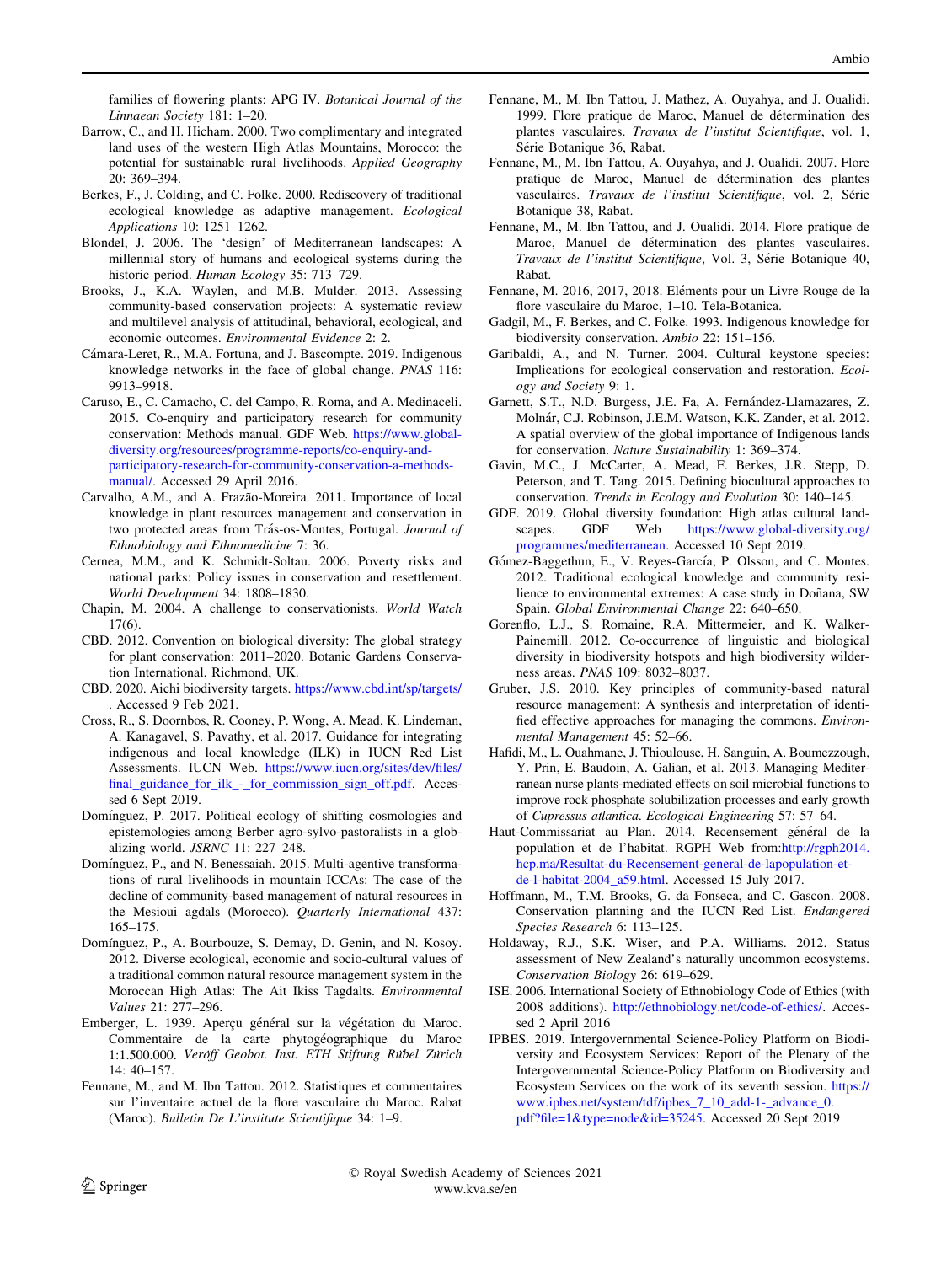- <span id="page-10-0"></span>IUCN. 2019a IUCN Red List of Threatened Species. Version 2019.2. IUCN Web <http://www.iucnredlist.org>. Accessed 4 Aug 2019
- IUCN. 2019b. IUCN Mediterranean assessment initiative database. IUCN Web <https://www.iucnredlist.org/regions/mediterranean>. Accessed 10 Aug 2019.
- Kohler, F., T.G. Holland, J.S. Kotiaho, M. Desrousseaux, and M.D. Potts. 2019. Embracing diverse worldviews to share planet Earth. Conservation Biology 33: 1014–1022.
- Le. Breton, T.D., H.C. Zimmer, R.V. Gallagher, M. Cox, and T.D. Auld. 2019. Using IUCN criteria to perform rapid assessments of at-risk taxa. Biodiversity Conservation 28: 863–883.
- Müller, J., and I.D. Guimbo. 2010. Letting wood rot: A case study on local perceptions of global conservation initiatives (Boumba, Niger). Ethnobiology Letters 1: 40–50.
- Nabhan, G.P. 2001. Cultural perceptions of ecological interactions: An ''endangered people's contribution to the conservation of biological and linguistic diversity. In On biocultural diversity: Linking language, knowledge and the environment, ed. L. Maffi, 145–156. Washington: Smithsonian Institution Press.
- Ostrom, E. 2009. A general framework for analyzing sustainability of social-ecological systems. Science 325: 419–422.
- Otto, J., C. Zerner, J. Robinson, R. Donovan, R.M. Lavelle, R. Villarreal, N. Salafsky, J. Alcorn, et al. 2013. Natural connections: perspectives in community-based conservation. Washington, DC: Island Press.
- Ouarghidi, A., B. Powell, G.J. Martin, and A. Abbad. 2017. Traditional sustainable harvesting knowledge and distribution of a vulnerable wild medicinal root (A. pyrethrum var. pyrethrum) in Ait M'hamed valley, Morocco. Economic Botany 71(1): 83–95.
- Possingham, H.P., S.J. Andelman, M.A. Burgman, R.A. Medellín, L.L. Master, and D.A. Keith. 2002. Limits to the use of threatened species lists. Trends in Ecology and Evolution 17: 503–507.
- Rankou, H., A. Culham, M.S. Taleb, A. Ouhammou, G.J. Martin, and S.L. Jury. 2015a. Conservation assessments and red listing of the endemic Moroccan flora (monocotyledons). Botanical Journal of the Linnaean Society 177: 504–575.
- Rankou, H., A. Ouhammou, M. Taleb, and G.J. Martin. 2015b. Silene vulgaris. The IUCN Red List of threatened species 2015: e.T19108751A53798707. [https://doi.org/10.2305/IUCN.UK.](https://doi.org/10.2305/IUCN.UK.2015-4.RLTS.T19108751A53798707.en) [2015-4.RLTS.T19108751A53798707.en](https://doi.org/10.2305/IUCN.UK.2015-4.RLTS.T19108751A53798707.en). Accessed 29 Sept 2019.
- Rankou, H., A. Ouhammou, M. Taleb, V. Manzanilla, and G.J. Martin. 2017a. Anacyclus pyrethrum (amended version of 2015 assessment). The IUCN Red List of threatened species 2017: e.T202924A121743450. Accessed 16 Dec 2018.
- Rankou, H., S. M'Sou, H. Chadburn, M.C. Rivers, A. Ouhammou, and G.J. Martin. 2017b. Ceratonia siliqua. The IUCN Red List of threatened species 2017: e.T202951A112823254. [https://doi.org/](https://doi.org/10.2305/IUCN.UK.2017-3.RLTS.T202951A112823254.en) [10.2305/IUCN.UK.2017-3.RLTS.T202951A112823254.en.](https://doi.org/10.2305/IUCN.UK.2017-3.RLTS.T202951A112823254.en) Accessed 3 Sept 2019.
- Rankou, H., S. M'Sou, M. Alifriqui, and G.J. Martin. 2017c. Fraxinus dimorpha. The IUCN Red List of threatened species 2017: e.T109366166A109366170. [https://doi.org/10.2305/IUCN.UK.](https://doi.org/10.2305/IUCN.UK.2017-3.RLTS.T109366166A109366170.en) [2017-3.RLTS.T109366166A109366170.en.](https://doi.org/10.2305/IUCN.UK.2017-3.RLTS.T109366166A109366170.en) Accessed 5 Sept 2019.
- Rankou, H., S. M'Sou, R.A. Ait Babahmad, A. Ouhammou, M. Alifriqui, and G.J. Martin. 2018. Pistacia atlantica. The IUCN Red List of Threatened Species 2018: e.T19365844A117264678 Accessed 24 Sept 2019.
- Raschke, A.B., M.I. Brown, and S.H. Cheng. 2019. Evidence on biodiversity conservation impact. Chemonics International & Arizona State University. [https://chemonics.com/wp-content/](https://chemonics.com/wp-content/uploads/2019/04/Evidence-on-Biodiversity-Conservation-Impacts-2019.pdf) [uploads/2019/04/Evidence-on-Biodiversity-Conservation-](https://chemonics.com/wp-content/uploads/2019/04/Evidence-on-Biodiversity-Conservation-Impacts-2019.pdf)[Impacts-2019.pdf](https://chemonics.com/wp-content/uploads/2019/04/Evidence-on-Biodiversity-Conservation-Impacts-2019.pdf). Accessed 9 Sept 2019.
- Roe, D., and F. Booker. 2019. Engaging local communities in tackling illegal wildlife trade: A synthesis of approaches and lessons for best practice. Conservation Science and Practice 1: e26.
- Sanders, D.L. 2019. Standing in the shadows of plants. People, Plants, Planet 1: 130–138.
- Sterling, E.J., E. Betley, A. Sigouin, A. Gomez, A. Toomey, G. Cullman, C. Malone, A. Pekor, et al. 2017. Assessing the evidence for stakeholder engagement in biodiversity conservation. Biological Conservation 209: 159–171.
- Teixidor-Toneu, I., G.J. Martin, S. M'Sou, and U. D'Ambrosio. 2020. Cultural practices of conservation in the High Atlas Mountains, Morocco. In Handbook of indigenous environmental knowledge, ed. S. Bhaqwat and T.F. Thornton, 201–213. London: Routledge.
- Teixidor-Toneu, I., G.J. Martin, A. Ouhammou, R.K. Puri, and J.A. Hawkins. 2016. An ethnomedicinal survey of a Tashelhitspeaking community in the High Atlas, Morocco. Journal of Ethnopharmacology 188: 96–110.
- The Plant List (Version 1.1). 2013. Published on the Internet; [http://](http://www.theplantlist.org/) [www.theplantlist.org/](http://www.theplantlist.org/). Accessed 10 Dec 2018.
- Thompson, J.D. 2005. Plant evolution in the Mediterranean. Oxford: Oxford University Press.
- Thrupp, L.A. 2000. Linking agricultural biodiversity and food security: the valuable role of agrobiodiversity for sustainable agriculture. International Affairs 76: 265–281.
- Tomasini, S. 2018. Unpacking the Red List: The use (and misuse?) of expertise, knowledge, and power. Conservation & Society 16: 505–517.
- Trousdale, W., and R. Gregory. 2004. Property evaluation and biodiversity conservation: decision support for making hard choices. Ecological Economics 48: 279–291.
- Trull, N., M. Böhm, and J. Carr. 2018. Patterns and biases of climate change threats in the IUCN Red List. Conservation Biology 32: 135–147.
- Waylen, K.A., A. Fischer, P.J.K. Mc Gowan, S.J. Thirgood, and E.J. Milner-Gulland. 2010. Effect of local cultural context on the success of community-based conservation interventions. Conservation Biology 24: 1119–1129.

Publisher's Note Springer Nature remains neutral with regard to jurisdictional claims in published maps and institutional affiliations.

# AUTHOR BIOGRAPHIES

Irene Teixidor-Toneu is a postdoctoral fellow at the Natural History Museum, University of Oslo. Her research spans from evolutionary ethnobiology to biocultural diversity conservation.

Address: Natural History Museum, University of Oslo, Blindern, Postboks 1172, 0318 Oslo, Norway.

Address: Naturalis Biodiversity Centre, Leiden, The Netherlands. e-mail: i.t.toneu@nhm.uio.no

Soufiane M'Sou is Project and Field Coordinator for Global Diversity Foundation (GDF). His interests range from communal governance systems to policy and conservation.

Address: Global Diversity Foundation (GDF), 37 St. Margaret's Street, Canterbury CT1 2TU, Kent, UK.

Address: Moroccan Biodiversity and Livelihoods Association (MBLA), Av. Prince Moulay Abdellah 15, Marrakech, Morocco. e-mail: msousoufiane@gmail.com

Hajar Salamat is Morocco Field Researcher (Social Science) at GDF. Her research focuses on participatory action and community engagement.

Address: Global Diversity Foundation (GDF), 37 St. Margaret's Street, Canterbury CT1 2TU, Kent, UK.